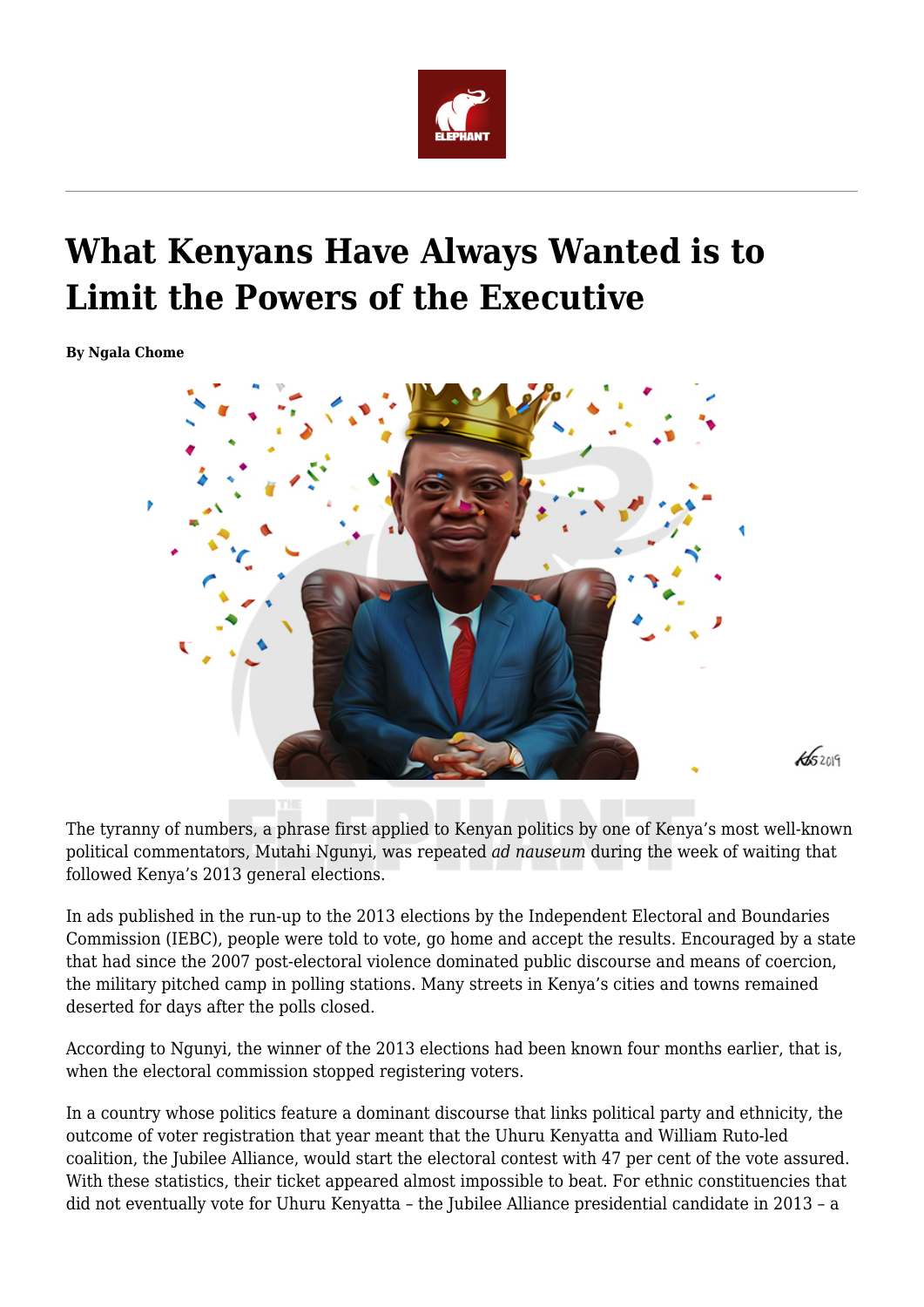sense of hopelessness was widespread.

For them, a bureaucratic, professionalised, dispassionate (even boring) discourse became the main underpinning of the 2013 elections.

This was not the case in 2017.

Uhuru Kenyatta, pressured by opposition protests and a Supreme Court ruling that challenged his victory and ordered a re-run, met with Raila Odinga – his challenger for the presidency in the 2013 and 2017 elections – and offered a settlement. It became known as the Building Bridges Initiative (BBI).

In his 2020 Jamhuri Day speech, Uhuru reiterated that the [purpose](https://www.youtube.com/watch?v=RWE487DSCNE&t=266s) of the BBI process is to abolish the winner-takes-all system by expanding the executive branch of government.

As he explained it, the challenge to Kenya's politics is the politicisation of ethnicity coupled with a lack of the requisite number of political offices within the executive branch that would satisfy all ethnic constituencies – Kenya has 42 enumerated ethnic groups.

The revised BBI report that was released on 21 October 2020 (the first was published in November 2019) has now retained the position of president, who, if the recommendations are voted for in a referendum, will also get to appoint a prime minister, two deputy prime ministers and a cabinet.

Amid heckles and jeers during the launch of the revised BBI report, Deputy President William Ruto [asked](https://www.youtube.com/watch?v=Pr-DxVNiqRE&t=22s) whether the establishment of the positions of prime minister and two deputy prime ministers would create the much sought-after inclusivity. In his Jamhuri Day speech, the president conceded that they wouldn't, but that the BBI-proposed position of Leader of Official Opposition – with a shadow cabinet, technical support and a budget – would mean that the loser of the presidential election would still have a role to play in governance.

One could not help but think that the president's statement was informed by the fact that Odinga lost to him in both the 2013 and 2017 presidential elections – this despite Odinga's considerable political influence over vast areas of the country.

The 2010 constitution's pure presidential system doesn't anticipate any formal political role for the loser(s) of a presidential election. Raila held no public office between 2013 and 2017, when he lost to Uhuru. This did not help to address the perception amongst his supporters that they had been excluded from the political process for many years. In fact, Raila's party had won more gubernatorial posts across the country's 47 counties than the ruling Jubilee Alliance had during the 2013 elections.

While Raila's attempts to remain politically relevant in the five years between 2013 and 2017 were largely ignored by Uhuru, the resistance against Uhuru's victory in 2017 wasn't.

The anger felt by Raila's supporters in 2017 following the announcement that Uhuru had won the elections – again – could not be separated from the deeply-entrenched feelings of exclusion and marginalisation that were at the centre of the violence that followed the protracted and disputed elections.

The reading of Kenyan politics that is currently being rendered by the BBI process is that all ethnic constituencies must feel that they (essentially, their co-ethnic leaders) are playing a role in what is an otherwise overly centralised, executive-bureaucratic state. This is despite the fact that previous attempts to limit the powers of the executive branch by spreading them across other levels of government have often invited a backlash from the political class.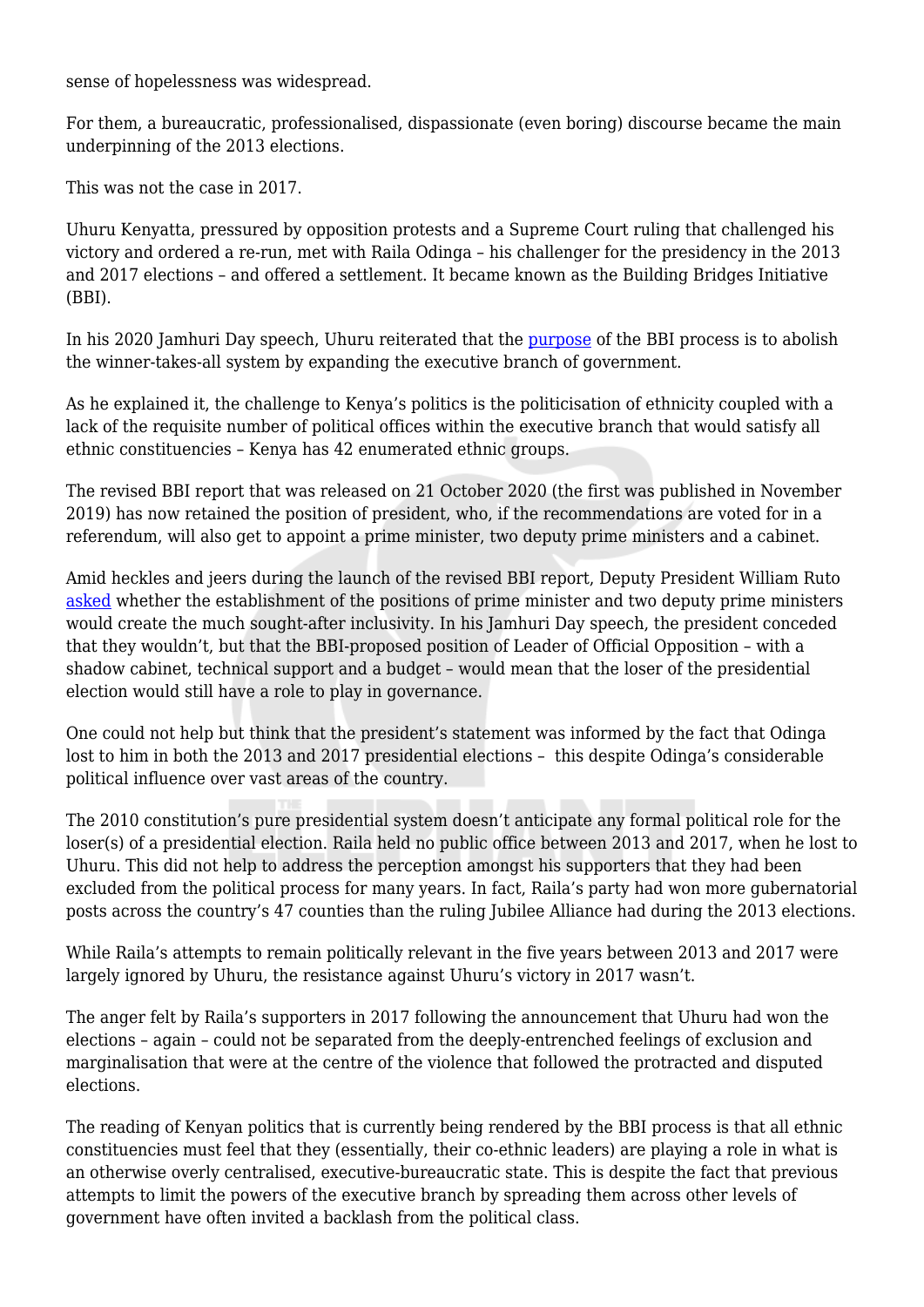Kenya's independence constitution had provided for a Westminster-style, parliamentary system of government, and took power and significant functions of government away from the centralised government in Nairobi, placing significant responsibility (over land, security and education, for instance) in the hands of eight regional governments of equal status known in Swahili as *majimbo*. The *majimbo* system was abolished and, between 1964 to 1992, the government was headed by an executive president and the constitution amended over twenty times – largely empowering the executive branch at the expense of parliament and the judiciary. The powers of the president were exercised for the benefit of the president's cronies and co-ethnics.

By 2010 there was not a meaningful decentralised system of government. The executive, and the presidency at its head, continued to survive attempts at limiting their powers. This has continued since 2010.

As Kenya's political class considers expanding the executive branch of government, no one seems to be talking about restricting its powers.

Beyond the minimum of 35 per cent of national revenue that the BBI report proposes should be allocated to county governments, it is less clear whether the country's leaders are prepared to decentralise significant powers and resources away from the executive, and away from Nairobi.

Perhaps the real solution to the challenges of governance the BBI process purports to address is to follow the prescriptions of the defunct Yash Pal Ghai team – it went around the country collecting views for constitutional change in 2003-2004.

According to a [paper](https://www.researchgate.net/publication/249051295_Devolution_Restructuring_the_Kenyan_State) written by Ghai himself, the Ghai-led Constitution of Kenya Review Commission (CKRC) had no doubt that, consistent with the goals of the review and the people's views, there had to be a transfer of very substantial powers and functions of government to local levels.

The CKRC noted – much like Uhuru Kenyatta and Raila Odinga now have – that the centralised presidential system tends to ethnicise politics, which threatens national unity.

Kenyans told the CKRC that decisions were made at places far away from them; that their problems arose from government policies over which they had no control; that they wanted greater control over their own destiny and to be free to determine their lifestyle choices and their affairs; and not to be told that they are not patriotic enough!

Yes, the BBI report has proposed that 5 per cent of county revenue be allocated to Members of County Assemblies for a newly-created Ward Development Fund, and that businesses set up by young Kenyans be exempted from taxation for the first seven years of operation. However, this doesn't amount to any meaningful surrender of power and resources by the executive.

In emphasising the importance of exercising control at the local level, Kenyans told the CKRC that they wanted more communal forms of organisation and a replacement of the infamous Administration Police with a form of community policing. They considered that more powers and resources at the local level would give them greater influence over their parliamentary and local representatives, including greater control over jobs, land and land-based resources. In short, Kenyans have always yearned for a dispersion of power away from the presidency, and away from the executive and Nairobi. They have asked for the placing of responsibility for public affairs in the hands of additional and more localised levels of government.

This is what would perhaps create the much sought-after inclusivity.